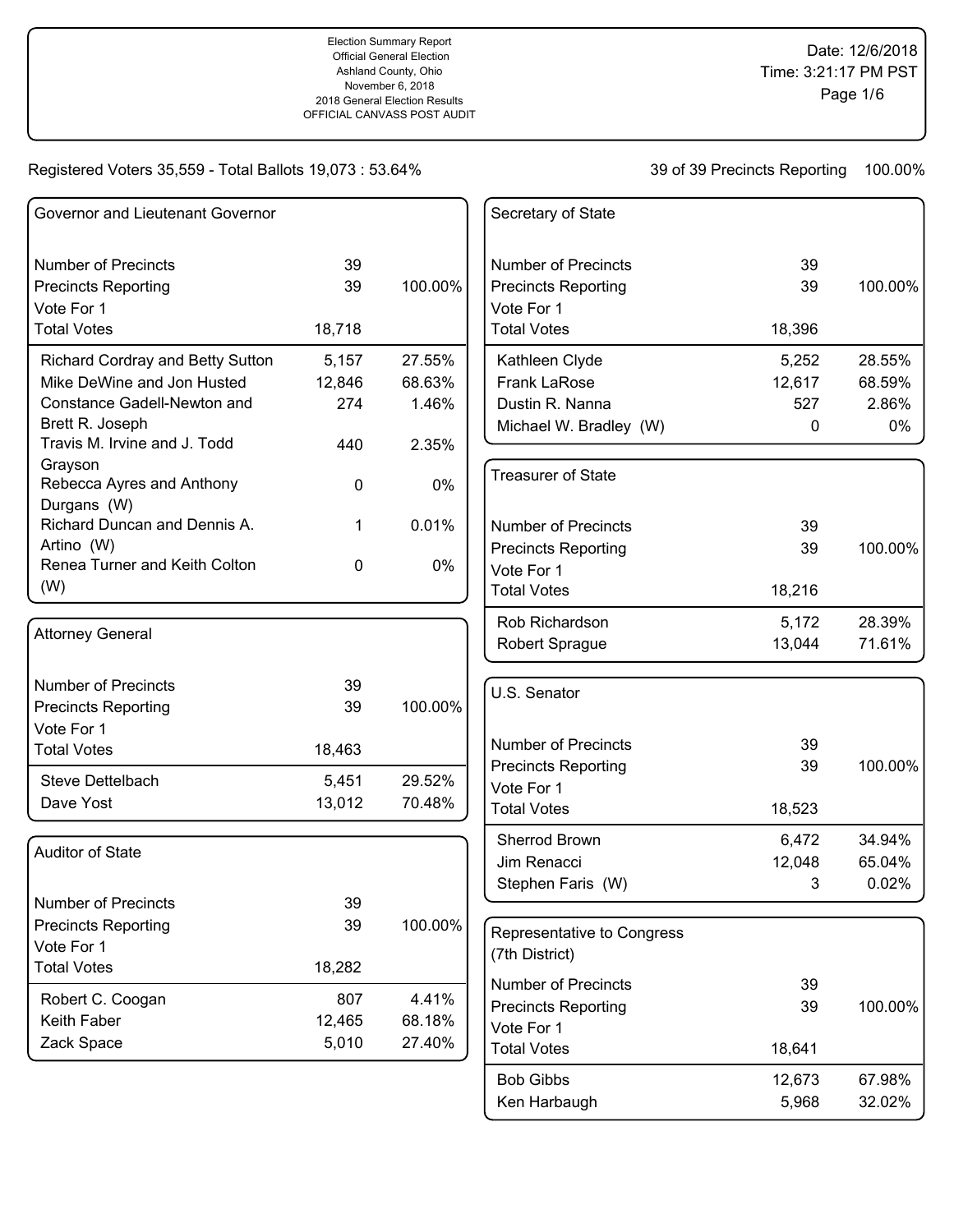| <b>State Representative</b><br>(70th District) |        |         | Justice of the Supreme Court FTC 1-1-2019 |        |         |
|------------------------------------------------|--------|---------|-------------------------------------------|--------|---------|
| <b>Number of Precincts</b>                     | 39     |         | <b>Number of Precincts</b>                | 39     |         |
| <b>Precincts Reporting</b>                     | 39     | 100.00% | <b>Precincts Reporting</b>                | 39     | 100.00% |
| Vote For 1                                     |        |         | Vote For 1                                |        |         |
| <b>Total Votes</b>                             | 18,283 |         | <b>Total Votes</b>                        | 14,589 |         |
| Steve Johnson                                  | 5,270  | 28.82%  | Craig Baldwin                             | 7,136  | 48.91%  |
| Darrell D. Kick                                | 13,013 | 71.18%  | Michael P. Donnelly                       | 7,453  | 51.09%  |
| <b>County Commissioner</b>                     |        |         | Justice of the Supreme Court FTC 1-2-2019 |        |         |
| <b>Number of Precincts</b>                     | 39     |         | <b>Number of Precincts</b>                | 39     |         |
| <b>Precincts Reporting</b>                     | 39     | 100.00% | <b>Precincts Reporting</b>                | 39     | 100.00% |
| Vote For 1                                     |        |         | Vote For 1                                |        |         |
| <b>Total Votes</b>                             | 14,913 |         | <b>Total Votes</b>                        | 14,489 |         |
| Denny D. Bittle                                | 14,913 | 100.00% | Mary DeGenaro                             | 7,640  | 52.73%  |
|                                                |        |         | Melody J. Stewart                         | 6,849  | 47.27%  |
| <b>County Auditor</b>                          |        |         |                                           |        |         |
|                                                |        |         | Judge of the Court of Appeals             |        |         |
| <b>Number of Precincts</b>                     | 39     |         | (5th District) FTC 2-9-2019               |        |         |
| <b>Precincts Reporting</b>                     | 39     | 100.00% | <b>Number of Precincts</b>                | 39     |         |
| Vote For 1                                     |        |         | <b>Precincts Reporting</b>                | 39     | 100.00% |
| <b>Total Votes</b>                             | 15,416 |         | Vote For 1                                |        |         |
| Cindy Funk                                     | 15,416 | 100.00% | <b>Total Votes</b>                        | 12,157 |         |
|                                                |        |         | John W. Wise                              | 12,157 | 100.00% |
| Clerk of Courts of Common Pleas                |        |         |                                           |        |         |
| (Unexpired Term Ending 1-3-2021)               |        |         | Judge of the Court of Appeals             |        |         |
| <b>Number of Precincts</b>                     | 39     |         | (5th District) FTC 2-10-2019              |        |         |
| <b>Precincts Reporting</b>                     | 39     | 100.00% | <b>Number of Precincts</b>                | 39     |         |
| Vote For 1                                     |        |         | <b>Precincts Reporting</b>                | 39     | 100.00% |
| <b>Total Votes</b>                             | 18,393 |         | Vote For 1                                |        |         |
|                                                | 13,203 | 71.78%  | <b>Total Votes</b>                        | 11,058 |         |
| Deborah A. Myers<br>Michael R. Zickefoose      | 5,190  | 28.22%  | <b>Scott Gwin</b>                         | 11,058 | 100.00% |
|                                                |        |         |                                           |        |         |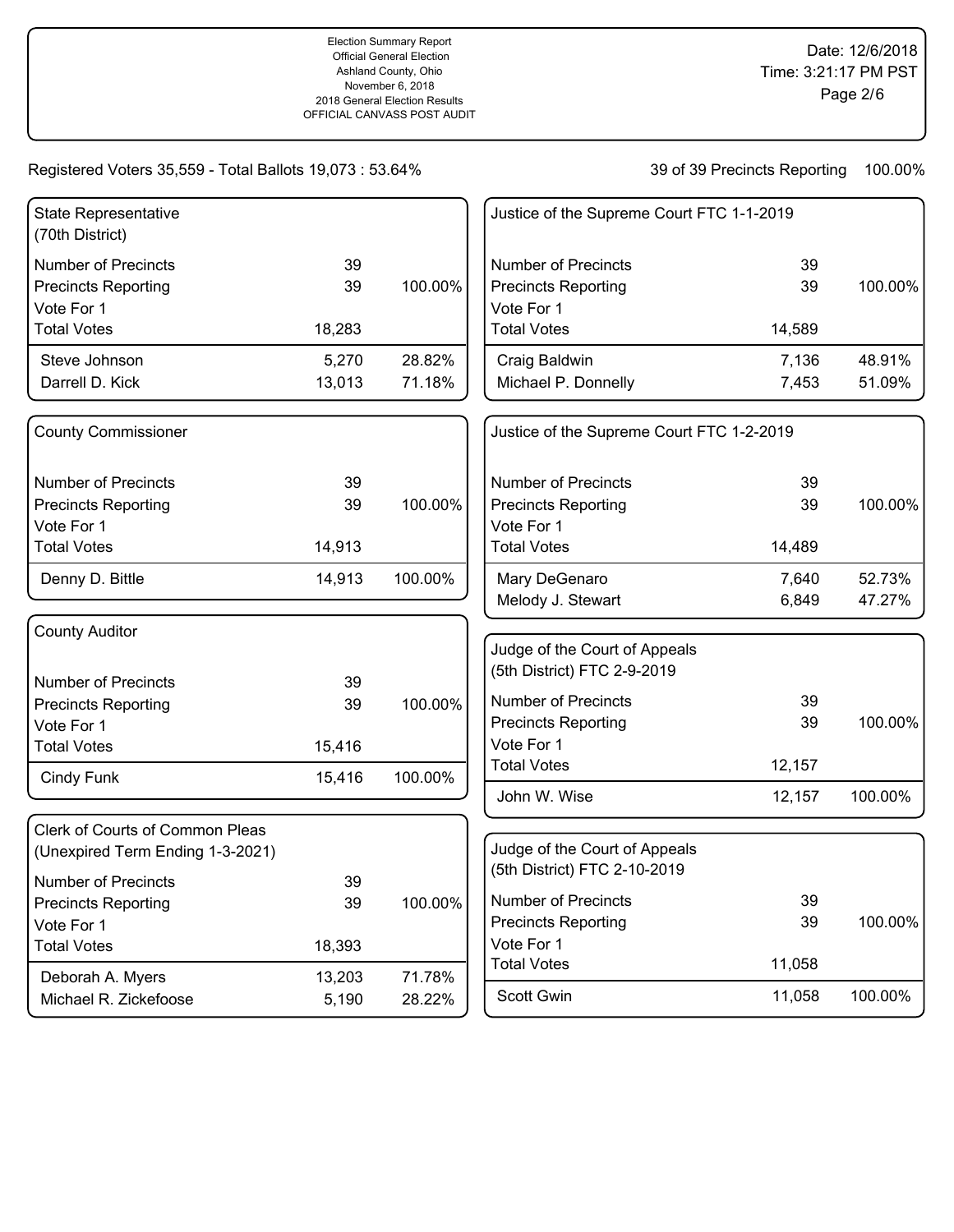| Judge of the Court of Appeals<br>(5th District) FTC 2-11-2019 |        |         | New London LSD Add 2.9m PI       |                |         |
|---------------------------------------------------------------|--------|---------|----------------------------------|----------------|---------|
| <b>Number of Precincts</b>                                    | 39     |         | <b>Number of Precincts</b>       | 1              |         |
| <b>Precincts Reporting</b><br>Vote For 1                      | 39     | 100.00% | <b>Precincts Reporting</b>       | 1              | 100.00% |
| <b>Total Votes</b>                                            | 13,683 |         | <b>Total Votes</b>               | 3              |         |
| Patricia A. Delaney                                           | 7,278  | 53.19%  | For the Tax Levy                 | $\overline{2}$ | 66.67%  |
| Andrew King                                                   | 6,405  | 46.81%  | Against the Tax Levy             | 1              | 33.33%  |
| State Issue 1                                                 |        |         | Northwestern LSD Ren/Inc 4m PI   |                |         |
| <b>Number of Precincts</b>                                    | 39     |         | <b>Number of Precincts</b>       | 2              |         |
| <b>Precincts Reporting</b>                                    | 39     | 100.00% | <b>Precincts Reporting</b>       | $\overline{2}$ | 100.00% |
| <b>Total Votes</b>                                            | 18,714 |         | <b>Total Votes</b>               | 158            |         |
| <b>YES</b>                                                    | 3,774  | 20.17%  | FOR THE TAX LEVY                 | 67             | 42.41%  |
| <b>NO</b>                                                     | 14,940 | 79.83%  | <b>AGAINST THE TAX LEVY</b>      | 91             | 57.59%  |
| Black River LSD Add 1.4m Pl                                   |        |         | West Holmes LSD Ren 2.5m PI      |                |         |
| <b>Number of Precincts</b>                                    | 5      |         | <b>Number of Precincts</b>       | 1              |         |
| <b>Precincts Reporting</b>                                    | 5      | 100.00% | <b>Precincts Reporting</b>       | 1              | 100.00% |
| <b>Total Votes</b>                                            | 1,497  |         | <b>Total Votes</b>               | 47             |         |
| FOR THE TAX LEVY                                              | 657    | 43.89%  | For the Tax Levy                 | 33             | 70.21%  |
| <b>AGAINST THE TAX LEVY</b>                                   | 840    | 56.11%  | Against the Tax Levy             | 14             | 29.79%  |
| LPEVSD Ren 1.5m PI                                            |        |         | Ashland Public Library Ren 1m CE |                |         |
| <b>Number of Precincts</b>                                    | 5      |         | Number of Precincts              | 22             |         |
| <b>Precincts Reporting</b>                                    | 5      | 100.00% | <b>Precincts Reporting</b>       | 22             | 100.00% |
| <b>Total Votes</b>                                            | 2,411  |         | <b>Total Votes</b>               | 8,805          |         |
| For the tax levy                                              | 1,600  | 66.36%  | For the tax levy                 | 6,394          | 72.62%  |
| Against the tax levy                                          | 811    | 33.64%  | Against the tax levy             | 2,411          | 27.38%  |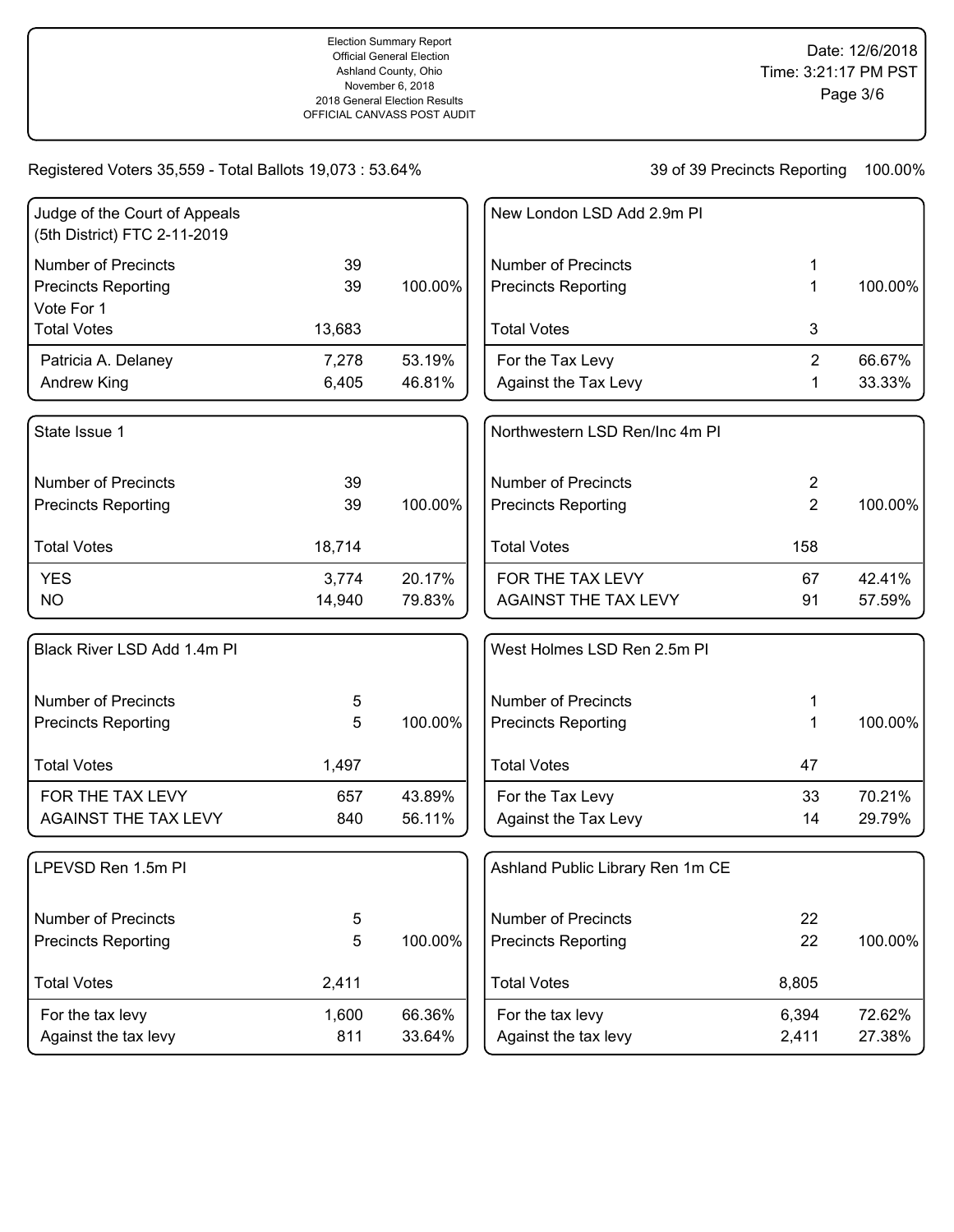100.00%

100.00%

100.00%

100.00%

#### Registered Voters 35,559 - Total Ballots 19,073 : 53.64%

| New London Public Library Add 1m CE             |                |         | Ashland City Charter Amendment Sect 50 |       |         |
|-------------------------------------------------|----------------|---------|----------------------------------------|-------|---------|
| <b>Number of Precincts</b>                      | 1              |         | <b>Number of Precincts</b>             | 14    |         |
| <b>Precincts Reporting</b>                      | 1              | 100.00% | <b>Precincts Reporting</b>             | 14    | 100.00% |
| <b>Total Votes</b>                              | 3              |         | <b>Total Votes</b>                     | 5,928 |         |
| For the Tax Levy                                | $\overline{2}$ | 66.67%  | Yes                                    | 3,856 | 65.05%  |
| Against the Tax Levy                            | 1              | 33.33%  | No                                     | 2,072 | 34.95%  |
| Jeromesville Comm Fire Add 1m                   |                |         | Casa Fiesta Sunday Sales               |       |         |
| <b>Number of Precincts</b>                      | 3              |         | <b>Number of Precincts</b>             | 1     |         |
| <b>Precincts Reporting</b>                      | 3              | 100.00% | <b>Precincts Reporting</b>             | 1     | 100.00% |
| <b>Total Votes</b>                              | 1,111          |         | <b>Total Votes</b>                     | 215   |         |
| For the tax levy                                | 756            | 68.05%  | Yes                                    | 150   | 69.77%  |
| Against the tax levy                            | 355            | 31.95%  | No                                     | 65    | 30.23%  |
| Dale-Roy Ren 1.5m                               |                |         | Bailey Lakes Village Add 5m RBs        |       |         |
| <b>Number of Precincts</b>                      | 39             |         | <b>Number of Precincts</b>             | 1     |         |
| <b>Precincts Reporting</b>                      | 39             | 100.00% | <b>Precincts Reporting</b>             | 1     | 100.00% |
| <b>Total Votes</b>                              | 18,551         |         | <b>Total Votes</b>                     | 145   |         |
| For the tax levy                                | 12,975         | 69.94%  | For the tax levy                       | 73    | 50.34%  |
| Against the tax levy                            | 5,576          | 30.06%  | Against the tax levy                   | 72    | 49.66%  |
| Ashland County Health District Rep&Inc 0.45m CE |                |         | Jeromesville Village Ren 2m CE         |       |         |
| <b>Number of Precincts</b>                      | 25             |         | <b>Number of Precincts</b>             | 1     |         |
| <b>Precincts Reporting</b>                      | 25             | 100.00% | <b>Precincts Reporting</b>             | 1     | 100.00% |
| <b>Total Votes</b>                              | 11,993         |         | <b>Total Votes</b>                     | 168   |         |
| For the tax levy                                | 5,082          | 42.37%  | For the tax levy                       | 117   | 69.64%  |
| Against the tax levy                            | 6,911          | 57.63%  | Against the tax levy                   | 51    | 30.36%  |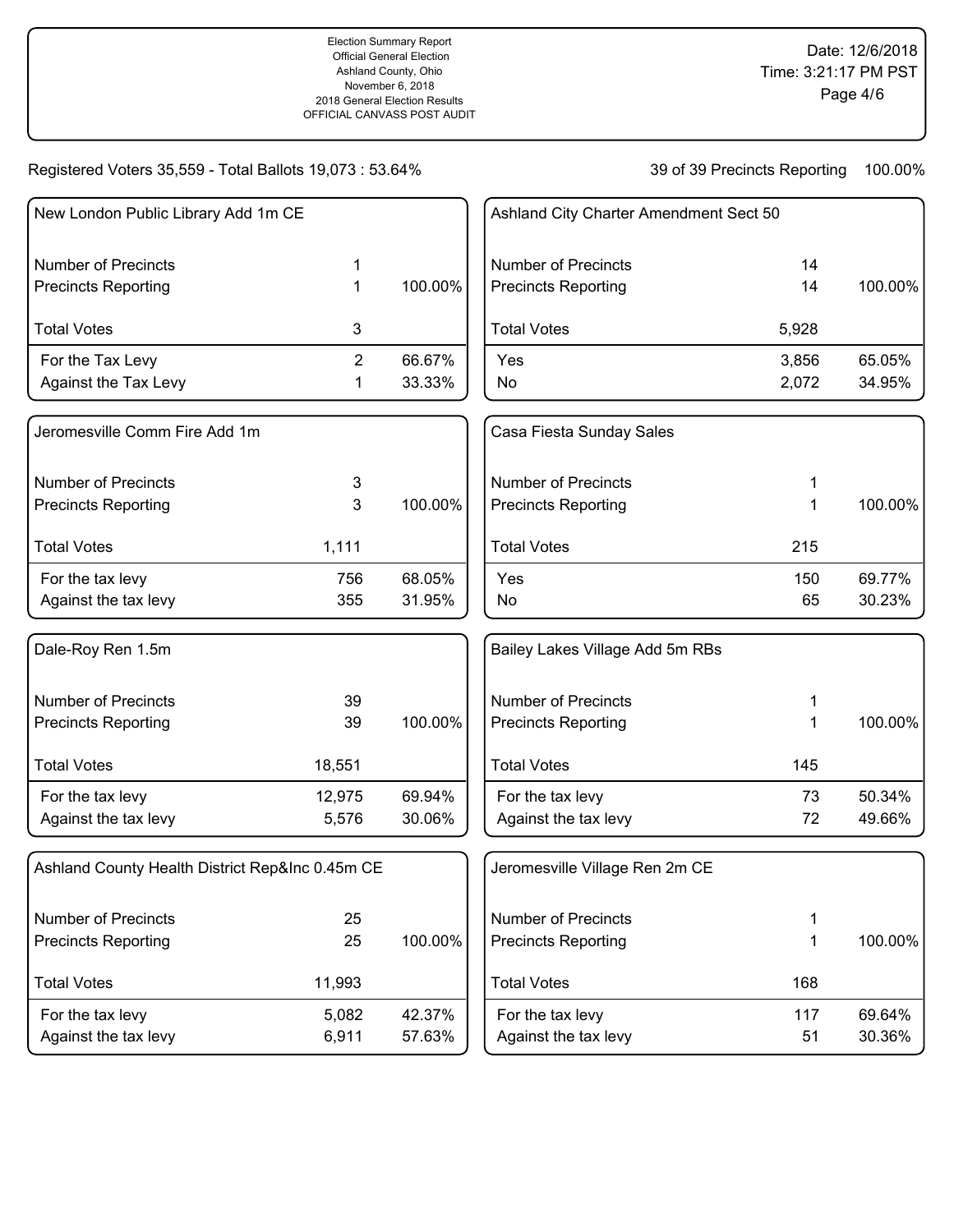| Jeromesville Village Ren 1.3m CE         |                |         | Loudonville Village Ren 3.5m FP |                |         |
|------------------------------------------|----------------|---------|---------------------------------|----------------|---------|
| <b>Number of Precincts</b>               | 1              |         | <b>Number of Precincts</b>      | $\overline{2}$ |         |
| <b>Precincts Reporting</b>               | 1              | 100.00% | <b>Precincts Reporting</b>      | $\overline{2}$ | 100.00% |
| <b>Total Votes</b>                       | 163            |         | <b>Total Votes</b>              | 968            |         |
| For the tax levy                         | 116            | 71.17%  | For the tax levy                | 780            | 80.58%  |
| Against the tax levy                     | 47             | 28.83%  | Against the tax levy            | 188            | 19.42%  |
| Jeromesville Market Wine & Mix Bev Sales |                |         | Savannah Village Ren 3.9m CE    |                |         |
| <b>Number of Precincts</b>               | 1              |         | <b>Number of Precincts</b>      |                |         |
| <b>Precincts Reporting</b>               | 1              | 100.00% | <b>Precincts Reporting</b>      | 1              | 100.00% |
| <b>Total Votes</b>                       | 171            |         | <b>Total Votes</b>              | 128            |         |
| Yes                                      | 116            | 67.84%  | For the tax levy                | 87             | 67.97%  |
| No                                       | 55             | 32.16%  | Against the tax levy            | 41             | 32.03%  |
| Jeromesville Market Sunday Sales         |                |         | Green Township Ren 0.4m Cem     |                |         |
| <b>Number of Precincts</b>               | 1              |         | <b>Number of Precincts</b>      | 2              |         |
| <b>Precincts Reporting</b>               | 1              | 100.00% | <b>Precincts Reporting</b>      | $\overline{2}$ | 100.00% |
| <b>Total Votes</b>                       | 171            |         | <b>Total Votes</b>              | 946            |         |
| Yes                                      | 103            | 60.23%  | For the tax levy                | 621            | 65.64%  |
| No                                       | 68             | 39.77%  | Against the tax levy            | 325            | 34.36%  |
| Loudonville Village Ren 4.5m CE          |                |         | Green Township Add 0.3m Cem     |                |         |
| <b>Number of Precincts</b>               | $\overline{2}$ |         | <b>Number of Precincts</b>      | $\overline{2}$ |         |
| <b>Precincts Reporting</b>               | $\overline{2}$ | 100.00% | <b>Precincts Reporting</b>      | $\overline{2}$ | 100.00% |
| <b>Total Votes</b>                       | 966            |         | <b>Total Votes</b>              | 934            |         |
| For the tax levy                         | 683            | 70.70%  | For the tax levy                | 378            | 40.47%  |
| Against the tax levy                     | 283            | 29.30%  | Against the tax levy            | 556            | 59.53%  |